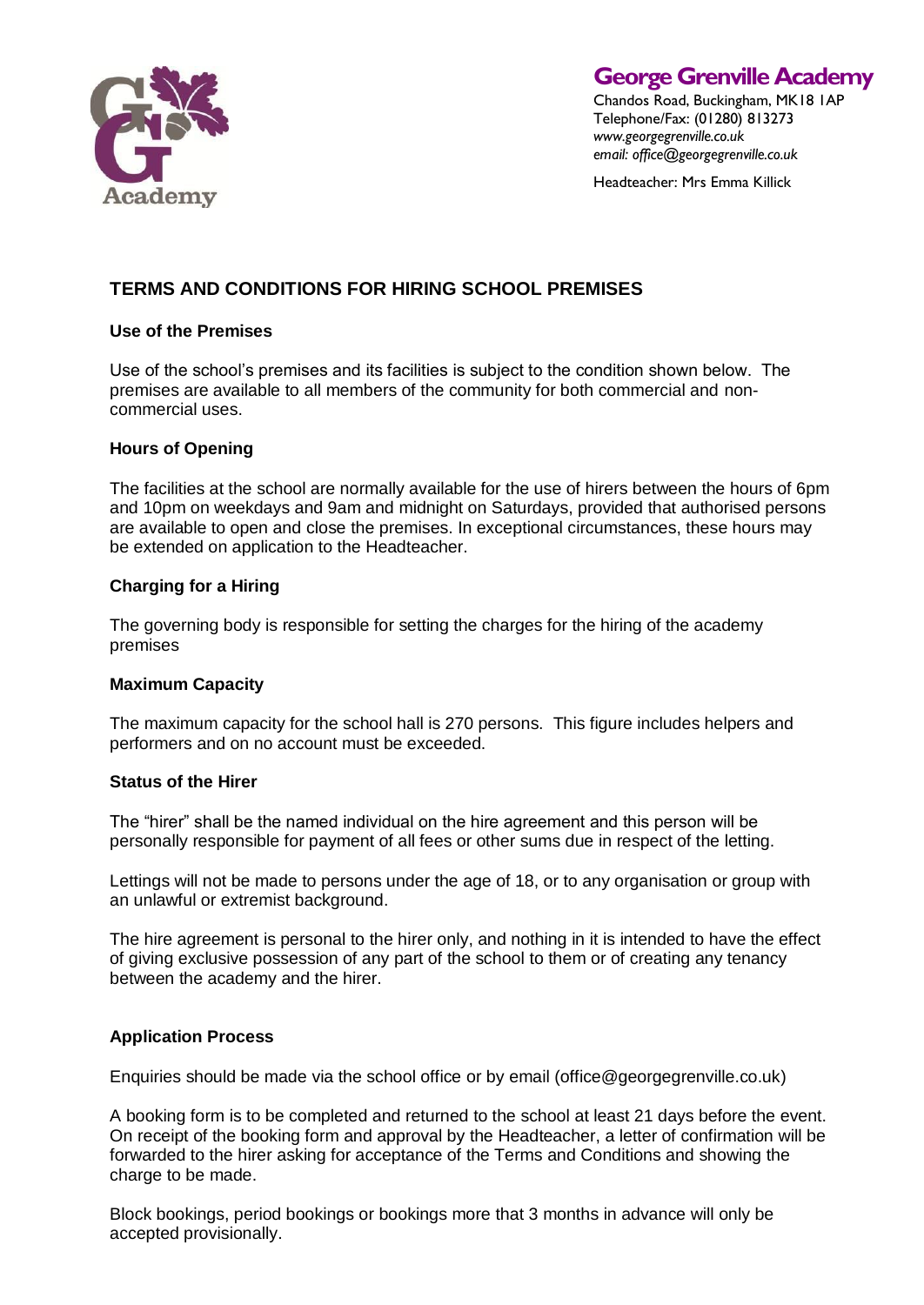An invoice will be forwarded to the hirer after the event to be paid within 30 days of receipt of the invoice. For block bookings the hirer will be invoiced in arrears at the beginning of each month.

The Governing Body, or the Headteacher acting on its behalf, reserves the right to refuse any application for the use of the school premises.

### **Cancellations**

The school reserves the right to terminate a booking with reasonable notice (normally no less than 15 working days) and to charge for all cancellations made by the hirer unless two weeks notice is given.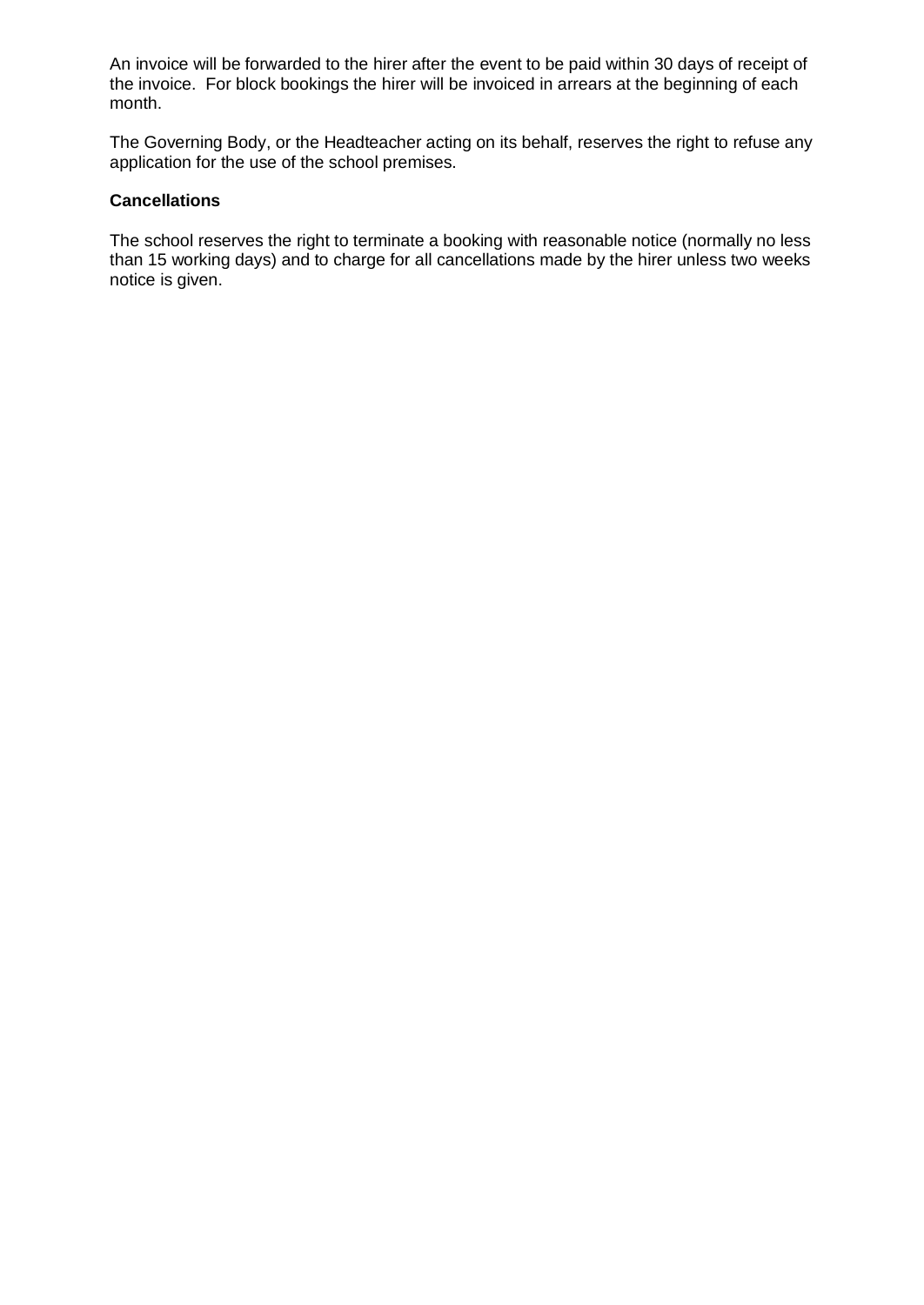# **Safety Requirements**

The School has been granted a public entertainment licence. All conditions attached to the granting of the licence, stage play or other licences and the School's Health and Safety Policy (attached hereto) shall be strictly observed. Nothing shall be done which will endanger the users of the building, or invalidate the policies of insurance relating to it and to its contents. In particular:

- a) adequate supervision must be provided to maintain order and good conduct, and, where applicable, the hirer must adhere to the correct adult/pupil ratios at all times when these are specified for particular activities, e.g. by national governing bodies of sports, scouts etc.
- b) obstructions must not be placed in gangways or exits, nor in front of emergency exits, which must be available for free public access and egress at all times. Emergency exit doors must be kept closed. The hirer is responsible for the evacuation of the premises in an emergency including all disabled persons,
- c) the emergency lighting supply must be turned on during the whole time the premises are occupied, and must illuminate all exit signs and routes;
- d) fire-fighting apparatus is provided however only trained people should use it
- e) the Fire Brigade shall be called to any outbreak of fire, however slight, and details of the occurrence shall be given to the Headteacher;
- f) performances involving danger to the public shall not be permitted;
- g) highly flammable substances shall not be brought into, or used, in any part of the premises. No internal decorations of a combustible nature (e.g. polystyrene, cotton, hay, etc) or fireworks shall be undertaken or erected without the consent of the Governing Body;
- h) no unauthorised heating appliances shall be used on the premises;
- i) It is the responsibility of the hirer to make their own first aid arrangements, such as the provision of a first aid kit, and the provision of first aid training for supervising personnel, particularly in the case of a sports letting. There is no legal requirement for the academy to provide first aid facilities and use of the academy's resources is not available. The Headteacher shall be informed **immediately** of any accident or injury occurring on the premises **and shall be provided with a written report of the incident**;
- j) all electrical equipment brought into the building shall be subject to regular PAT testing and certification provided in evidence. The intention to use any electrical equipment must be notified on the hire application form. The governing body and County Council disclaim all responsibility for all claims and costs arising out of or in any way relating to such equipment.
- k) smoking is not allowed on the premises,
- l) the use of candles is not permitted,
- m) regular hirers using the premises for sport or keep fit and providing their own first aid kit may keep any cold compresses in the school refrigerator.
- n) The hirer is responsible for familiarising themselves with the procedures for evacuation procedure (attached hereto), the escape routes, assembly points, and shall be familiar with the firefighting equipment available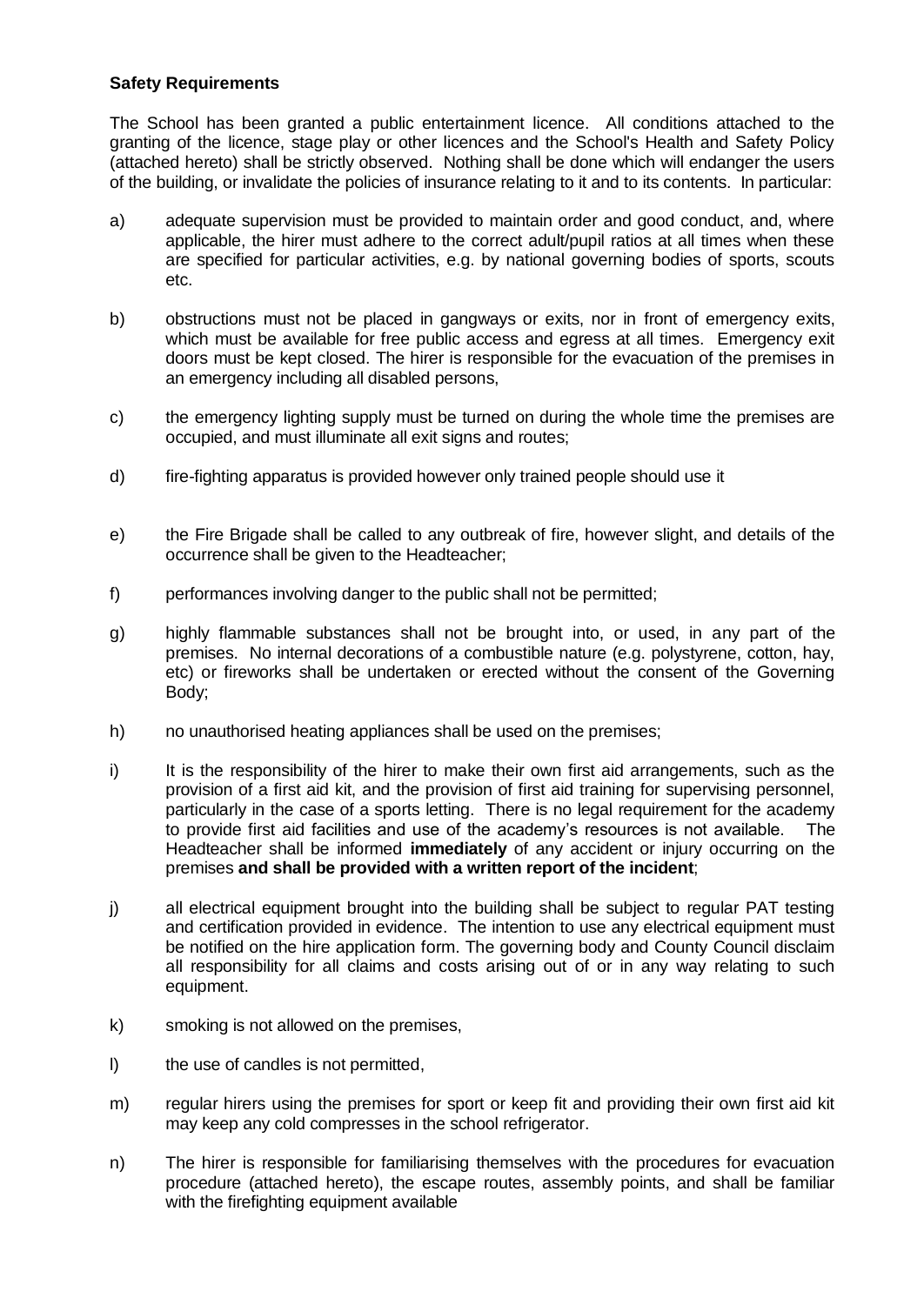o) The hirer is responsible for formulating their own, and providing the Head Teacher with, a copy of their Risk Assessment created specifically for the activity they are undertaking on the school premises.

# **Right of Access**

The governing body reserves the right of access to the premises during the hiring for emergency or monitoring purposes

# **Criminal Record Bureau (CRB) and Independent Safeguarding Authority (ISA) Checks**

It may be necessary for the hirer to undergo a criminal records check via the Criminal Records Bureau (DBS). If a particular letting involves contact with children and young people, it is the responsibility of the hirer, as advised by the Headteacher, to ensure that they have complied with the CRB Code of Practice and any relevant Buckinghamshire Safeguarding Children Board requirements to establish the requirement for CRB checks.

When there is a requirement for CRB checks to be undertaken, the Hirer must keep appropriate records in line with the CRB Code of Practice and report to the school any safeguarding concerns which may arise.

The Hirer will be required to provide evidence that CRB checks have been carried out on request.

From July 2010 hirers involved with children and young people on a frequent basis will be required to have registered with the Independent Safeguarding Authority (ISA).

If applicable the Hirer is responsible for formulating their own, and providing the Head Teacher with, a copy of their Safeguarding Policy.

# **Permission and Licences**

**Intoxicating Liquor** - No intoxicating liquors are permitted to be bought, sold or consumed on any part of the premises without the express permission in writing of the Governing Body, whose **written** consent must also be obtained prior to seeking any Occasional Licence or Permission for the sale of alcoholic liquor.

**Betting, Gaming and Lotteries** - Nothing shall be done on or in relation to the premises in contravention of the law relating to betting, gaming and lotteries, and the persons or organisations responsible for functions held in the premises shall ensure that the requirements of the relevant legislation are strictly observed.

**Other Licences and Permissions** - It is the responsibility of the hirer to obtain all required licences and permissions eg copyright, entertainment, before the event. The Headteacher must be given at least four weeks' notice of a stage play production and the appropriate licence obtained from the local council.

The hirer shall indemnify the Local Authority against all sums of money which the LA may have to pay by reason of an infringement of copyright or performing right occurring during the period of hire covered by this agreement.

For more information on licensing please contact your District Council:

Aylesbury Vale – Tel 01296 585 560 or e-mail: [licensing@aylesburyvaledc.gov.uk](mailto:licensing@aylesburyvaledc.gov.uk)

# **Indemnity and Insurance**

Lettings are made on the understanding that the County Council and Governing Body are indemnified by the Hirer against any loss, damage, costs and expenses during the use of the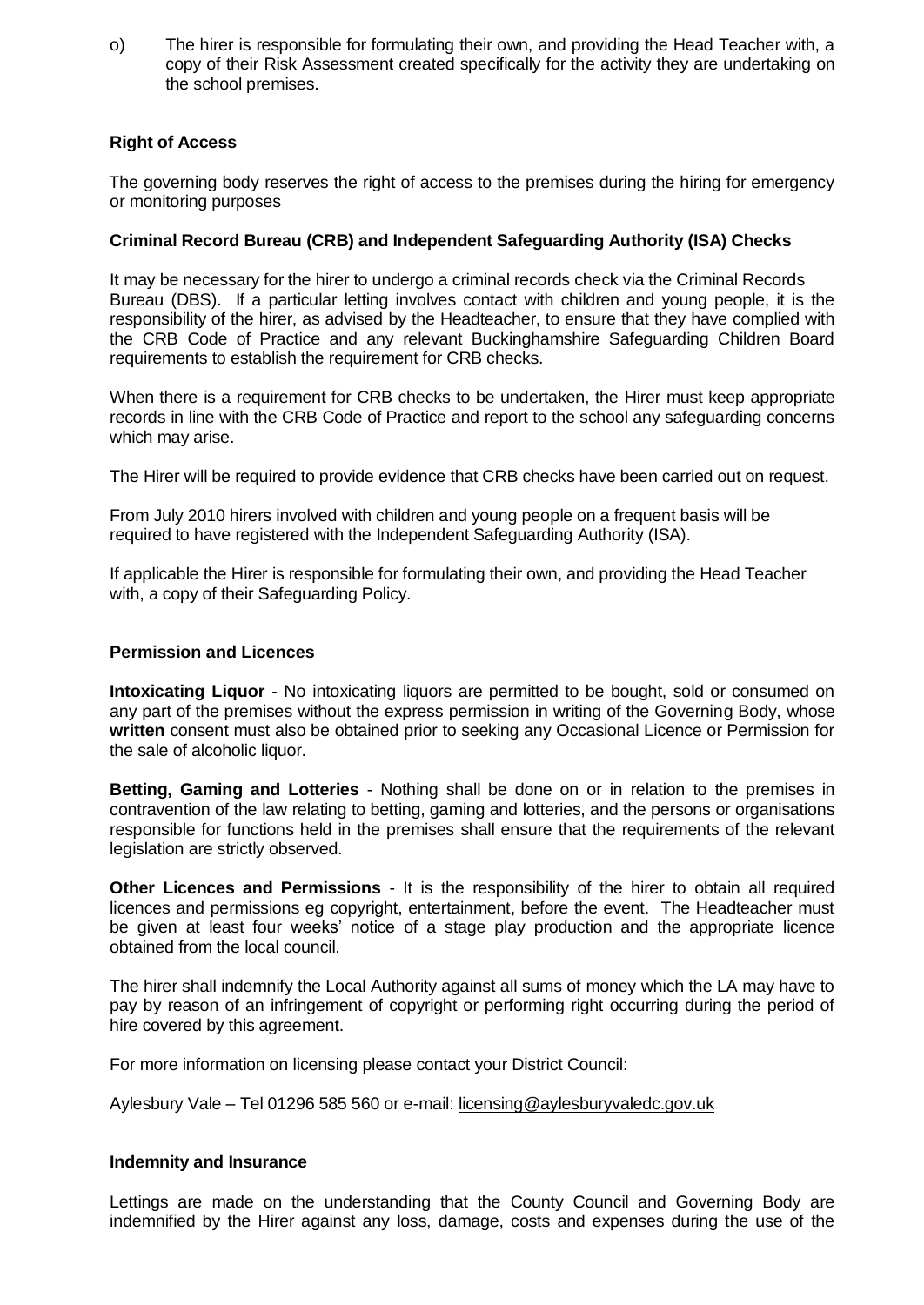school premises by the Hirer except where such loss, damage costs and expenses are directly attributable to the negligence of the employees of the County Council or the Governing Body.

The Hirer shall insure with a reputable insurance office approved by the County Council, against such funds as the Hirer may become liable to pay as compensation, arising out of bodily injury or illness (fatal or otherwise) to any person and/or costs, fees, expenses, loss or damage caused to property or the premises by any act or neglect of himself, his servants, agents or any person resorting to the premises by reason of the use of the premises by the Hirer.

Unless specifically agreed by the County Council, the insurance cover shall provide a limit of indemnity of not less than £5,000,000 in respect of any one incident and to include liability for the premises including liability for fire and explosion risks arising from the hire of the premises.

The Hirer shall produce the policy of insurance and receipts for the current premium or premiums upon request by the Headteacher, Governing Body or Area Education Office within seven days of a request.

The Hirer must ensure such fire, health and safety and other precautions as are required by the Governing Body are properly implemented and observed, a copy of the relevant policies are attached hereto. The Hirer must complete an Accident Report Form in respect of any accident occurring during a letting and report it to the Headteacher as soon as possible.

Neither the school nor the Local Authority shall be responsible for any injury to persons or damage to property arising out of the letting of the premises.

### **Statutory Requirements**

The hirer must not do or permit any act, matter or thing which would, or might, constitute an illegal or immoral activity affecting the school premises or which would, or might, invalidate in whole or in part any insurance effected in respect of the premises from time to time.

#### **Car Parking**

Cars shall not be parked so as to cause an obstruction at the entrance to, or exits from, the School. **In particular the Hirer must ensure that access to the school by emergency vehicles is not obstructed or delayed.** Where parking accommodation is provided and available, this must be used, and users of the school should avoid undue noise on arrival and departure.

#### **Nuisance**

Litter should be taken off site to be disposed off and not left on the school premises.

Except in the case of trained guide-dogs for the blind and hearing dogs for the deaf, animals shall not be permitted on the school premises.

Hirers and organisers of events in the school premises are responsible for ensuring that the noise level of their functions does not interfere with other activities within the building nor to cause inconvenience for the occupiers of nearby houses and property.

#### **Supervision**

The hirer and persons in charge or on duty shall have been informed of the procedure for evacuation of the premises and shall be familiar with the fire-fighting equipment available.

Fire fighting equipment is located in the hall as follows and alarms are located by the emergency exits:

2 x H20 extinguisher by both fire exit doors (entrance door and opposite fire exit door) CO2 extinguisher by storage cupboard in the hall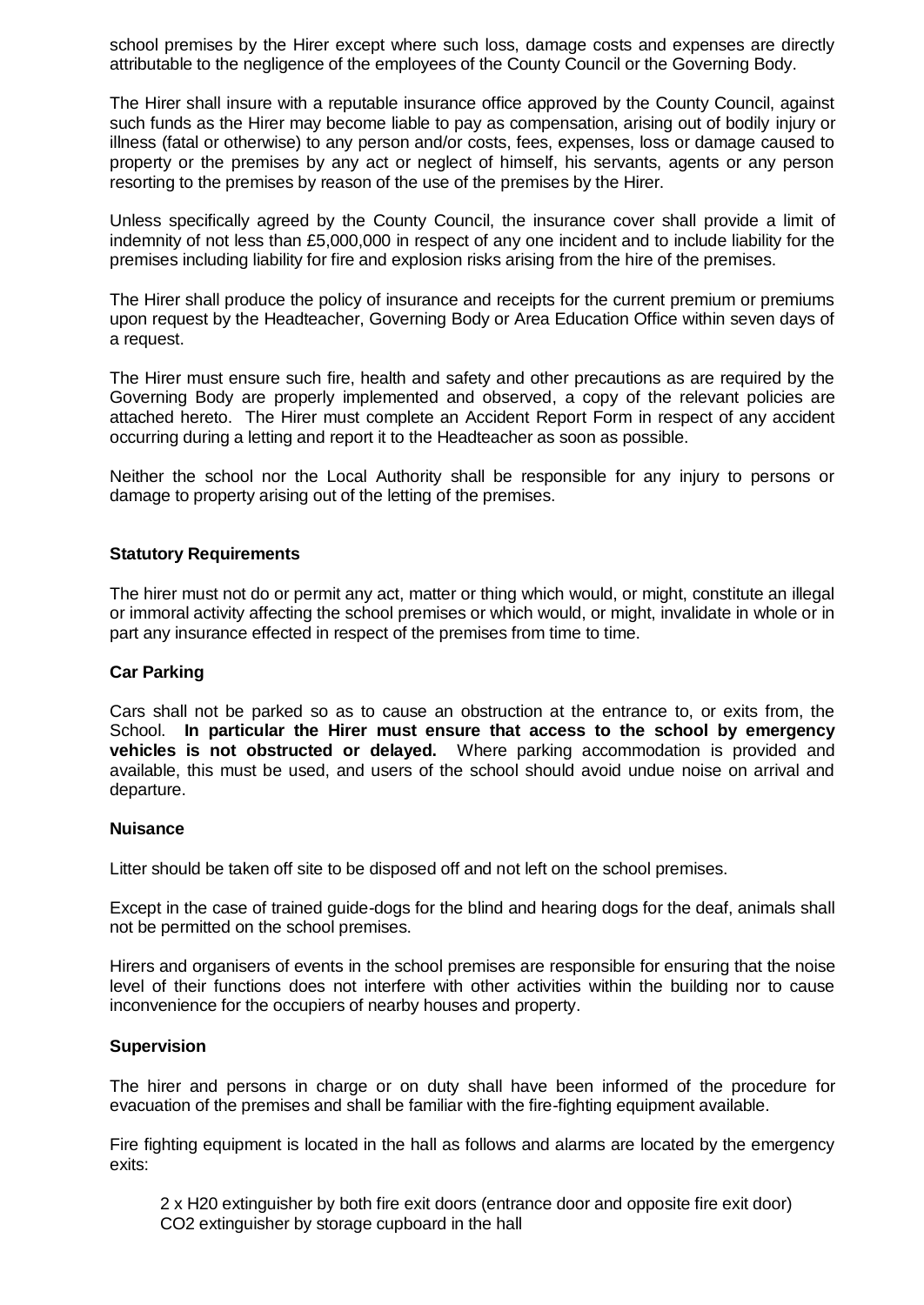Although extinguishers are provided they are not to be used unless training has been received. Should a fire occur sound the alarm, call 999, close all doors and windows where possible, and evacuate the building.

### **Care of the Premises**

Premises are let as they stand and no alterations or additions shall be made to lighting, heating, seating, gangway, fittings, fixtures or other arrangements of the accommodation except with the express permission of the Governing Body.

**Any** special arrangements **for example** for seating must be requested in the application and any additional costs incurred by the school paid for by the Hirer.

No bolts, screws, nails, tacks or adhesives, shall be driven into, or used on, any part of the premises, other than for materials displayed on boards provided specifically for that purpose.

Hall floors are used by children for physical education and no substance is to be applied to floors to prepare them for dancing or any other activity. No footwear liable to damage floors may be worn in school buildings.

#### **Smoking**

The whole of the academy premises which includes the grounds is a non-smoking area and smoking is prohibited

### **Food and Drink**

No food and drink may be prepared or consumed on the property without the direct permission of the Head teacher in line with current food hygiene regulations.

Arrangements for the use of the kitchen and/or equipment should be made with the Headteacher prior to the hiring of the premises.

# **Caretaking**

The charges made for the use of the premises will normally be inclusive of all payments for the caretaker, or other staff of the County Council.

The school **must** be left tidy after use. Should the premises require more than half an hour cleaning/caretaking time after the letting, Hirers will be charged the full extra cost. No allowance has been made for this in the quoted total charge given.

The hirer shall accept full responsibility for reimbursement to the County Council for any additional staffing costs resulting from the use of premises or grounds by the Hirer and the cost of reinstating grounds or reinstating, repairing, or replacing any part of the accommodation or any property in or upon the accommodation which is damaged, destroyed, stolen or removed during the letting. The Hirer shall undertake to accept as final and conclusive the decision of the County Council as to the fact of any such loss, injury, or destruction and as to the amount of such expenses.

# **Storage**

The permission of the Governing Body must be obtained before goods or equipment are left or stored at the School, except that the Headteacher is authorised to grant permission for the overnight storage of goods and equipment brought to the School for a particular function or event.

#### **Loss of Property**

The Governing Body and County Council cannot accept responsibility for damage to, or the loss or theft of, hirers' property and effects.